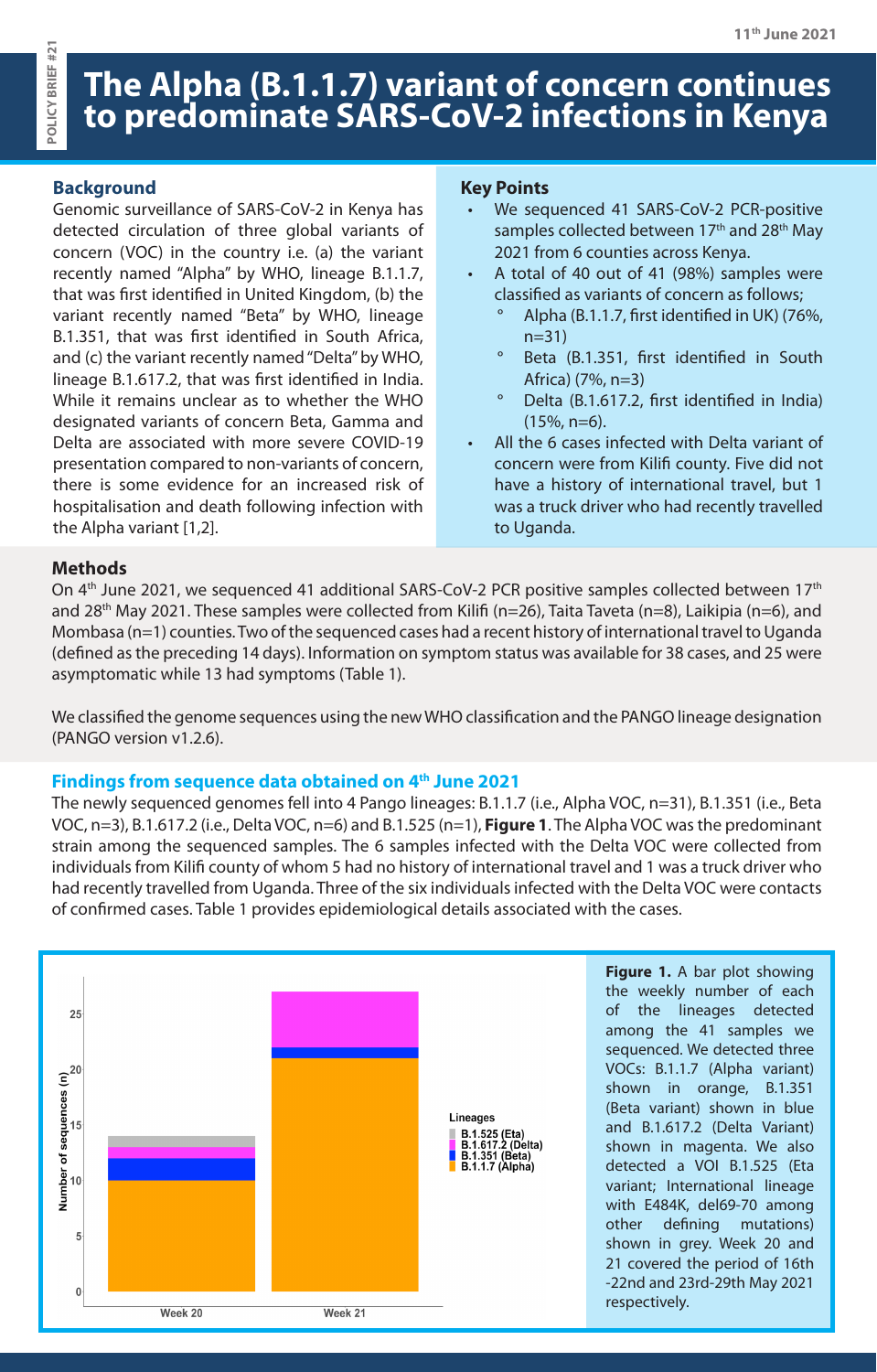Table 1. A summary of 41 SARS-CoV-2 RT-PCR positive samples collected between 17<sup>th</sup> and 28<sup>th</sup> May 2021 in 3 counties at the Coast, 2 counties in the Rift Valley and 1 county in Central Kenya.

|                                                                                                  | <b>Alpha</b><br>(B.1.1.7)<br>$(n=31)$ | <b>Beta</b><br>(B.1.351)<br>$(n=3)$ | <b>Delta</b><br>(B.1.617.2)<br>$(n=6)$ | <b>Eta</b><br>(B.1.525)<br>$(n=1)$ |
|--------------------------------------------------------------------------------------------------|---------------------------------------|-------------------------------------|----------------------------------------|------------------------------------|
| <b>Location</b>                                                                                  |                                       |                                     |                                        |                                    |
| Kilifi                                                                                           | 19                                    | 1                                   | 6                                      | $\mathbf 0$                        |
| Mombasa                                                                                          | $\mathbf 0$                           | 1                                   | $\mathbf 0$                            | $\mathbf 0$                        |
| <b>Taita Taveta</b>                                                                              | 6                                     | 1                                   | $\overline{0}$                         | 1                                  |
| Laikipia                                                                                         | 6                                     | $\mathbf 0$                         | $\mathbf 0$                            | $\mathbf 0$                        |
| <b>Clinical Presentation</b>                                                                     |                                       |                                     |                                        |                                    |
| Asymptomatic                                                                                     | 19                                    | $\overline{2}$                      | $\overline{4}$                         | $\mathbf 0$                        |
| Symptomatic                                                                                      | 10                                    | 1                                   | 1                                      | 1                                  |
| Deceased                                                                                         | $\mathbf 0$                           | $\mathbf 0$                         | $\mathbf 0$                            | $\mathbf 0$                        |
| Data not Available                                                                               | $\overline{2}$                        | $\overline{0}$                      | 1                                      | $\overline{0}$                     |
| <b>Travel history</b><br><b>Travelled</b>                                                        | 1                                     | $\mathbf 0$                         | 1                                      | $\mathbf 0$                        |
| Local                                                                                            | 30                                    | 3                                   | 5                                      | 1                                  |
|                                                                                                  |                                       |                                     |                                        |                                    |
| <b>Testing criteria</b>                                                                          |                                       |                                     |                                        |                                    |
| Point of Entry                                                                                   | $\mathbf 0$                           | $\mathbf 0$                         | $\mathbf 0$                            | $\mathbf 0$                        |
| <b>Routine Surveillance</b>                                                                      | 8                                     | 2                                   |                                        |                                    |
| Presented at health<br>facility                                                                  | 8                                     | 1                                   | $\mathbf 0$                            | $\mathbf 0$                        |
| Travelling/In-transit                                                                            | $\overline{0}$                        | $\overline{0}$                      | $\overline{0}$                         | $\mathbf{0}$                       |
| Contact with confirmed<br>case                                                                   | 12                                    | $\mathbf 0$                         | 3                                      | $\mathbf 0$                        |
| Data not Available                                                                               | $\overline{3}$                        | $\mathbf 0$                         | $\overline{2}$                         | $\mathbf 0$                        |
| Variants of interest: B.1.525<br>Variants of concern <sup>1</sup> : B.1.1.7, B.1.351 and B.617.2 |                                       |                                     |                                        |                                    |

**1 Variant of concern (VOC):**

The WHO has recommended renaming of the variant of concern as follows:

- 1. Alpha: B.1.1.7, first identified in the United Kingdom
- 2. Beta: B.1.351, first identified in South Africa
- 3. Gamma: P.1, first identified in Brazil
- 4. Delta: B.1.617.2, First identified in India.

# **Recommendation**

Emphasis should be placed on enhanced genomic surveillance to understand the extent of local transmission and importation of global variants of concern in Kenya, especially the newly introduced Delta variant of concern.

A variant for which there is clear evidence of a significant increase in transmissibility, more severe disease, significant reduction in neutralization by antibodies generated during previous infection or vaccination, reduced effectiveness of treatments or vaccines, or diagnostic detection failures. For example, B.1.351, B.1.1.7, B.1.617.2.